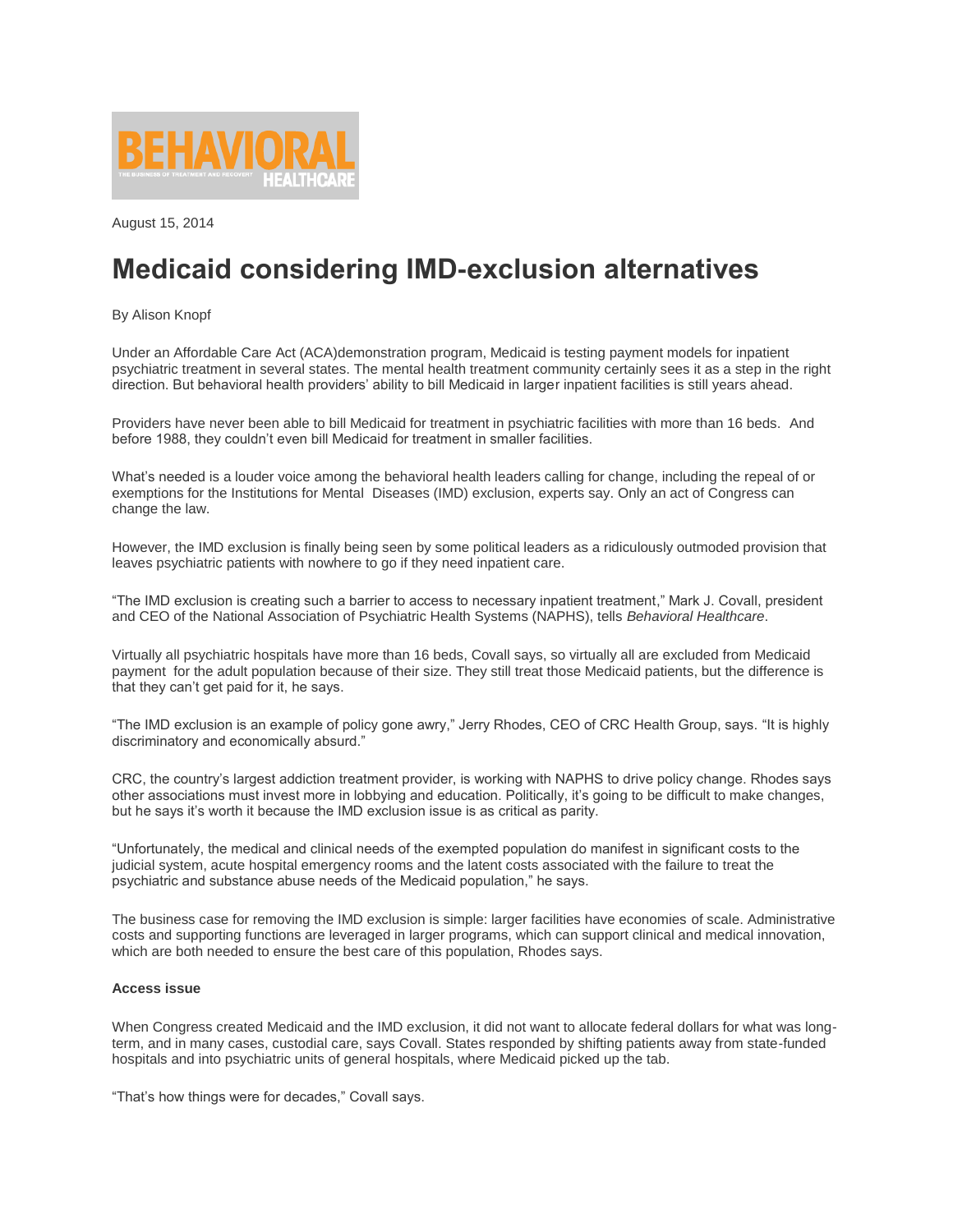During the 1990s, emerging managed care models led to the closure of many private psychiatric hospitals, resulting in a loss of 60 percent of the psychiatric bed capacity in 10 years. More recently, the number of inpatient psychiatric beds in the private sector hospitals have declined precipitously, and many state mental hospitals have closed.

All the ingredients add up to the current, pronounced access problem for inpatient psychiatric care.

With about 7 million new Medicaid beneficiaries as a result of the ACA, there are even more patients who need beds, and that's one reason decisionmakers are looking at the IMD rule seriously. There are possible legislative fixes in the works now. For example, th[e bill s](https://beta.congress.gov/bill/113th-congress/house-bill/3717)ponsored by Rep. Tim Murphy (R-Pa.) late last year would change the IMD rule for emergency hospital care, and a new [bill in](http://fudge.house.gov/news-articles/rep-fudges-bill-closing-outdated-medicaid-drugtreatment-loophole-needs-bipartisan-backing-editorial/)troduced in July by Rep. Marcia Fudge (D-Ohio) would create a demonstration project in 10 states specific to residential programs for substance use disorders (SUDs).

Some states have crafted workarounds through Medicaid waivers. But the risk of full repeal of the IMD exclusion is that inpatient treatment might be encouraged even in cases in which outpatient care is more appropriate, according to the Legal Action Center. Like most policy decisions, the alternative solutions aren't always clear cut.

NAPHS isn't pushing for full repeal , but is looking for certain exceptions. And there's a reason for the strategy. The language of the IMD exclusion rule isn't specific, naming hospitals but not naming other types of facilities, such as nursing homes. If the IMD exclusion were completely repealed, nursing homes, for example, could become de facto mental health or SUD providers. That's why NAPHS is recommending exemptions only for the organizations that are already specializing in mental illness and SUDs.

#### **CMS grants**

The federal Centers for Medicare & Medicaid Services (CMS) is funding the ACA-mandated Medicaid Emergency Psychiatric Demonstration (MEPD) that allows participating states to use Medicaid funds to pay for inpatient emergency psychiatric care in psychiatric hospitals for patients ages 21 to 65 without the 16-bed restriction. Participants will measure access to care and determine Medicaid costs and utilization. The demonstration began two years ago and the evaluation will be completed by 2016.

Dan Belnap, senior health policy analyst with the Legal Action Center in Washington, D.C., says the demonstration – and the Fudge bill – are steps in the right direction. It's also easier to gain support of pilot projects than to overhaul the entire system, he says. When the demonstration grants run out, the case must be made to implement the tested models more broadly.

The momentum building for a change from the demonstration project is a positive sign.

Nevertheless, Rhodes says, it will take the concerted efforts of SUD and mental health advocates and willing political sponsors to find support to allocate Medicaid payments for inpatient care. CRC has no programs with fewer than 16 beds that serve Medicaid, so treating such patients "remains a wholesale opportunity," he says.

### **Some policy options for the IMD exclusion**

- Congress could fully repeal the IMD exclusion
- · Congress could raise the bed limit above 16 to allow larger facilities to fall outside of the scope of the IMD exclusion
- SUD could be excluded from the definition of mental disease for the purposes of determining if a treatment facility qualifies as an IMD
- States could be allowed to use Medicaid Section 1115 waivers to draw down reimbursement for services provided in IMDs.